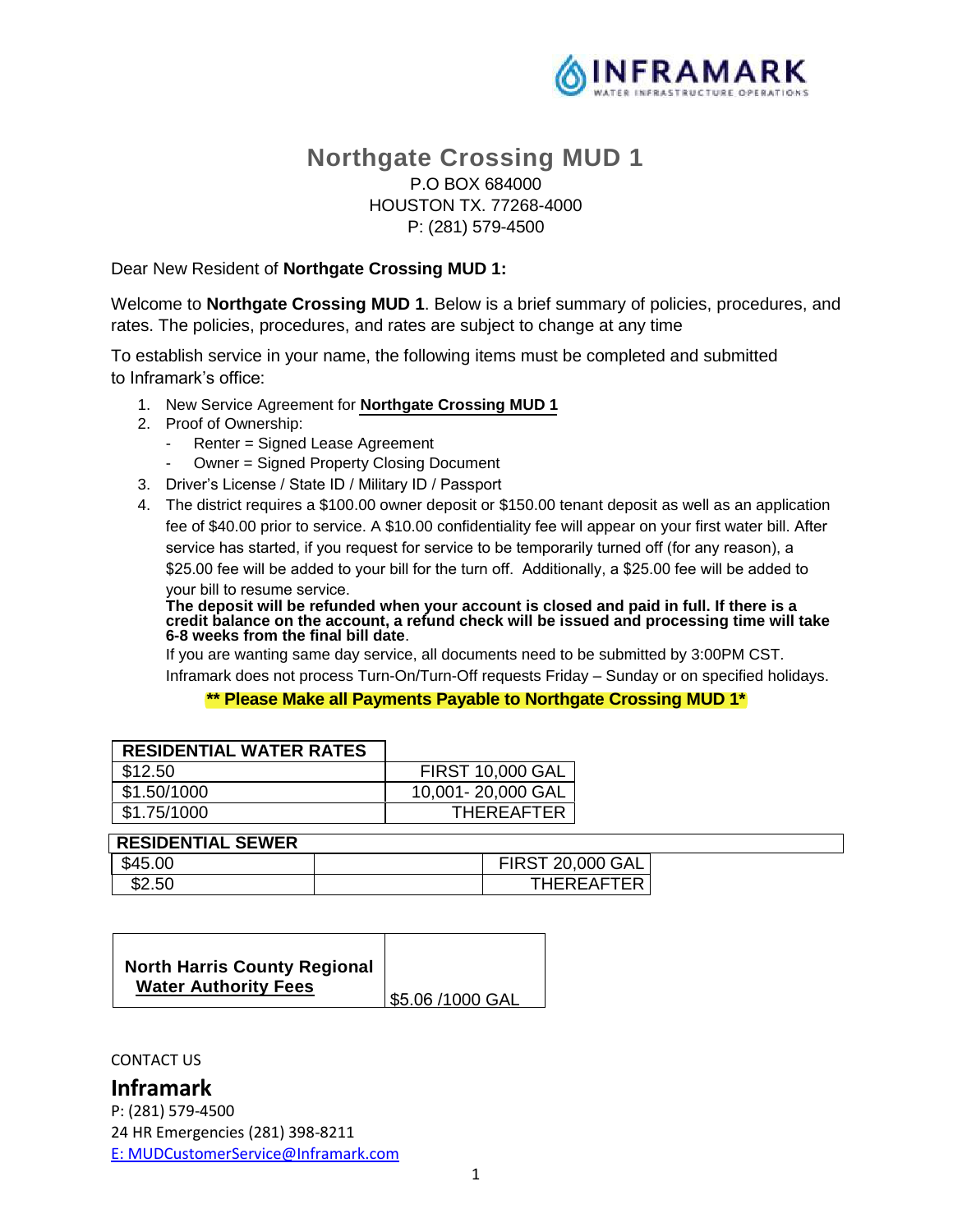

## **A 10% penalty will be assessed if payment is**

**received after the due date. This amount is shown in the "AFTER DUE DATE" section on your bill.**

## **Delinquent:**

If your account becomes past due at the time current bills are generated, a termination notice will be sent to your address. **A letter fee of \$15.00 and door tag fee of \$15.00** will be assessed to your account and all charges are due to avoid termination of your service. Should full payment not be received as directed on the letter, your service will be disconnected. Should service be disconnected, a **\$30.00 disconnection fee, \$60 reconnection fee** will be added to your account and an **additional \$50.00 for disconnect deposit (each time)**. Full balance of your account will be required to restore service, payable by cashier's check or money order only. If reconnecting due to non-pay cut off time is 4 PM CST. If your district offers After Hours Service, reconnections after 4 PM CST will be subject to After Hours Fees. CST Monday through Friday, to restore with same day service. If your district offers after-hour services, payments made after 4:00PM CST will be subject to after-hours fees.

*NOTE: Once an account is turned off due to a non-payment: Payments made online, by QR reader, over-the-phone, or mailed, are not acceptable forms of payment to restore service.* 

## **Payment Options Note: If a payment made by check is returned unpaid by your bank (for any reason), a \$35.00 returned check fee will be added to your bill.**

- **Online** 
	- Payment Method:
		- Credit/Debit Card, convenience fee 3% of payment amount
		- Electronic Check, convenience fee of \$1.00
	- www.paymyinframarkbill.com
	- **QR Readers "InstaPay"**
		- Payment Method: Credit/Debit Card, convenience fee 3% of payment amount
	- **Over-the-Phone**
		- Payment Method: Credit/Debit Card, convenience fee 3% of payment amount
		- Payment Method: Check, convenience fee of \$1.00
		- English: Select Option "1"
		- Spanish: Select Option "2"

### **Mail-In (Personal Check/Bill Pay)**

- ATTN TO: Northgate Crossing MUD 1 P.O BOX 684000 Houston, TX, 77268

CONTACT US

## **Inframark**

P: (281) 579-4500 24 HR Emergencies (281) 398-8211 E: MUDCustomerService@Inframark.com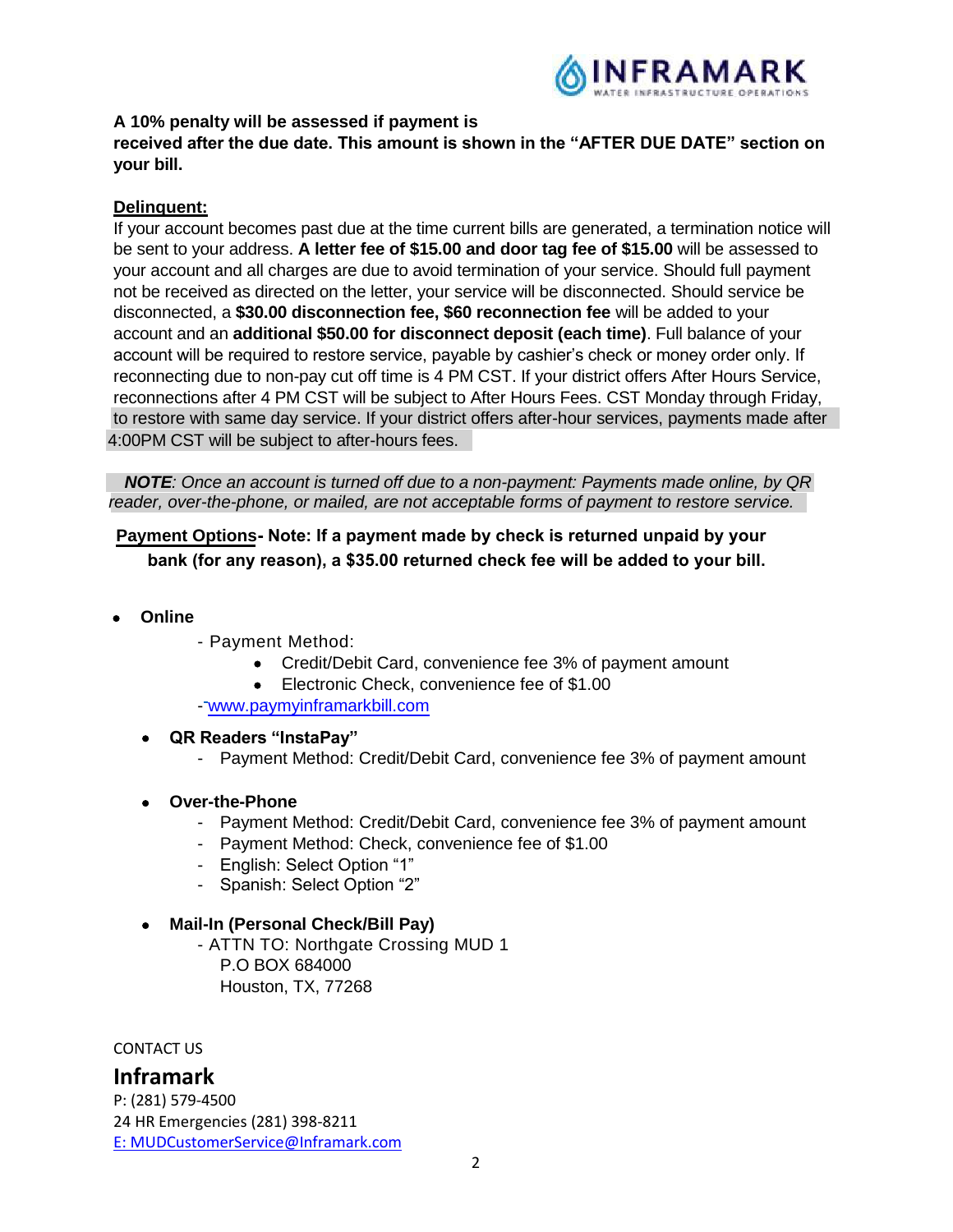

**In-Person**

Payment Method: Personal Check, Money Order or Cashier's Check Location: Inframark – Grandway West (Entrance on North side of the Building) 2002 West Grand Parkway North, Suite 100 Katy, TX, 77449 Office Hours: 7:30AM – 5:00PM

## **Detailed Payment Instructions**

- **Online**
- Login to the payment portal website: www.paymyinframarkbill.com
- Click "PAY BILL"
- Enter "Amount to Pay" and Select "Payment Type"
- Payment Method: Credit/Debit Card, Electronic Check
- Click "CONTINUE WITH TRANSACTION"
- Fill in "Payment Information" and Click "SUBMIT PAYMENT"
- **QR Readers "InstaPay"**
	- Open your QR Reader Application (one can be downloaded to your smart device from the App or Google Play stores)
	- Scan the Code
	- Proceed with the Payment Process
	- Payment Method: Credit/Debit Card

If you would like to enroll in the Auto-Pay program visit Inframark's customer portal at www.paymyinframarkbill.com, to enroll or give us a call for further assistance.

### **Posting of Payments**

## **IMPORTANT NOTICE**

Please note, initiated payment date or postmarked payment date is not equivalent to posted payment date.

The following type of payment general posting time frame, which is dependent on your bank's releasing fund policy and/or USPS delivery of mail.

Over-the-Phone, 48-72 hours

Electronic Checks (check-free payments), minimum 48-72 hours

Mail-in Checks (personal checks or bill pay), minimum 10 days

CONTACT US

## **Inframark**

P: (281) 579-4500 24 HR Emergencies (281) 398-8211 E: MUDCustomerService@Inframark.com